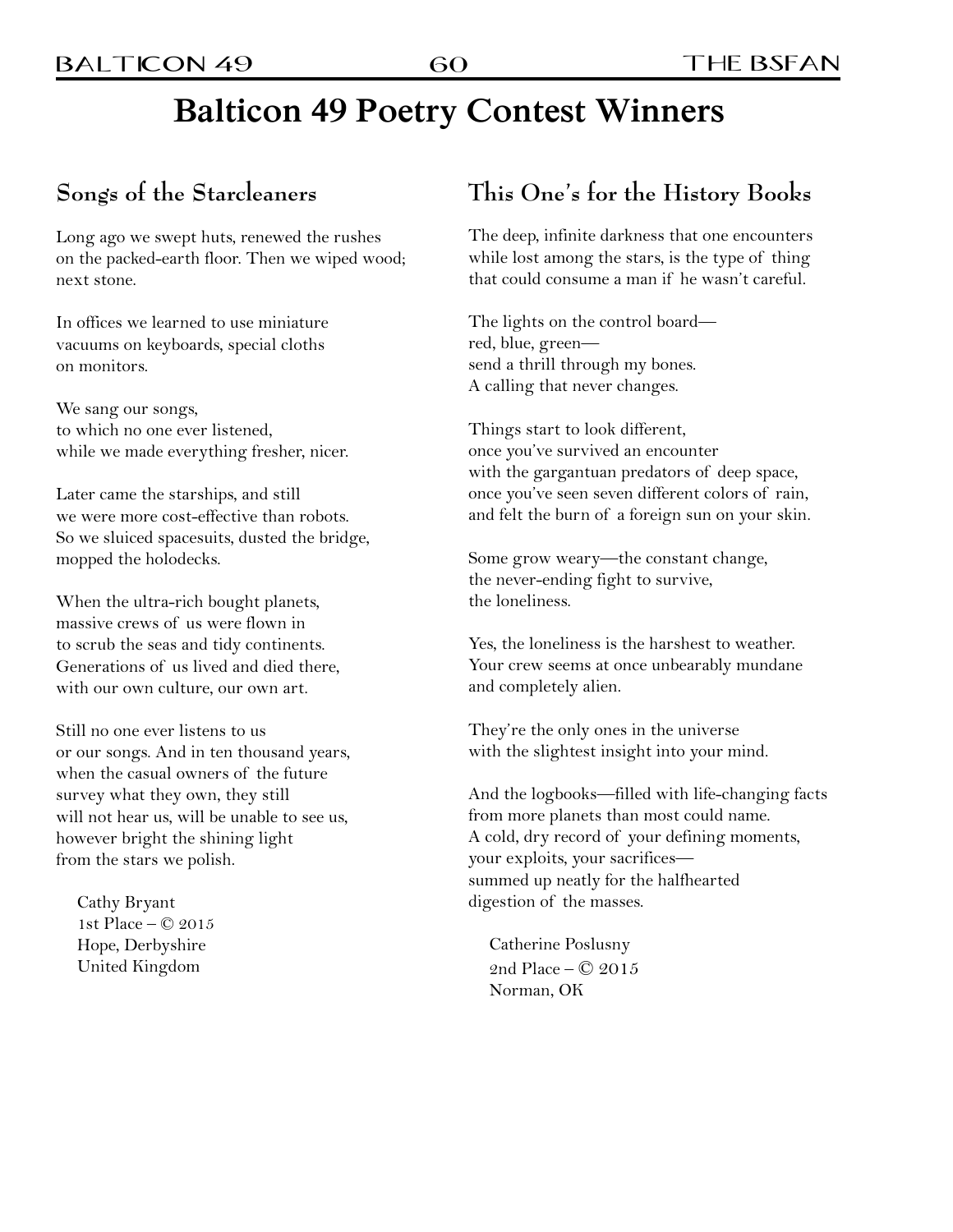### **Full Moon**

My friend's weird son speaks only in terms of werewolves

One day I pointed out to him Ronnie, your werewolves do nothing differently because of their lycanthropy; in your stories they

Study the city's bus schedule, shop for groceries after work on Thursday in order to keep the whole weekend clear; your werewolves

Are really worried about the economy and their digestive health; doesn't that kind of

Defeat the whole purpose, shouldn't they be

Ripping out hearts, running through the marsh?

Aren't werewolves just a metaphor for man's frustrated virility, for the scarcely repressed

Dark side of human nature?

Each of us wants the thing we are not, said the boy,

Blinking the moonlight out of his eyes.

Adam Phillips 3rd Place – © 2015 Boise, ID



Rainbow © 2015 by Ruth Sanderson

## **Midnight Dance**

A frosty chill catches in my throat The dark sky hangs above Windless, stationary No one is near —But the shadows dance

Warm breath beats against my neck Its dank perfume permeates the air And tingles down my spine I sway, moving with —My unseen partner

A feathery touch caresses my shoulder Skin enflames with glacial fire Yearning forces me to spin And gaze upon —The empty darkness

A. L. Kaplan Honorable Mention – © 2015 Laurel, MD